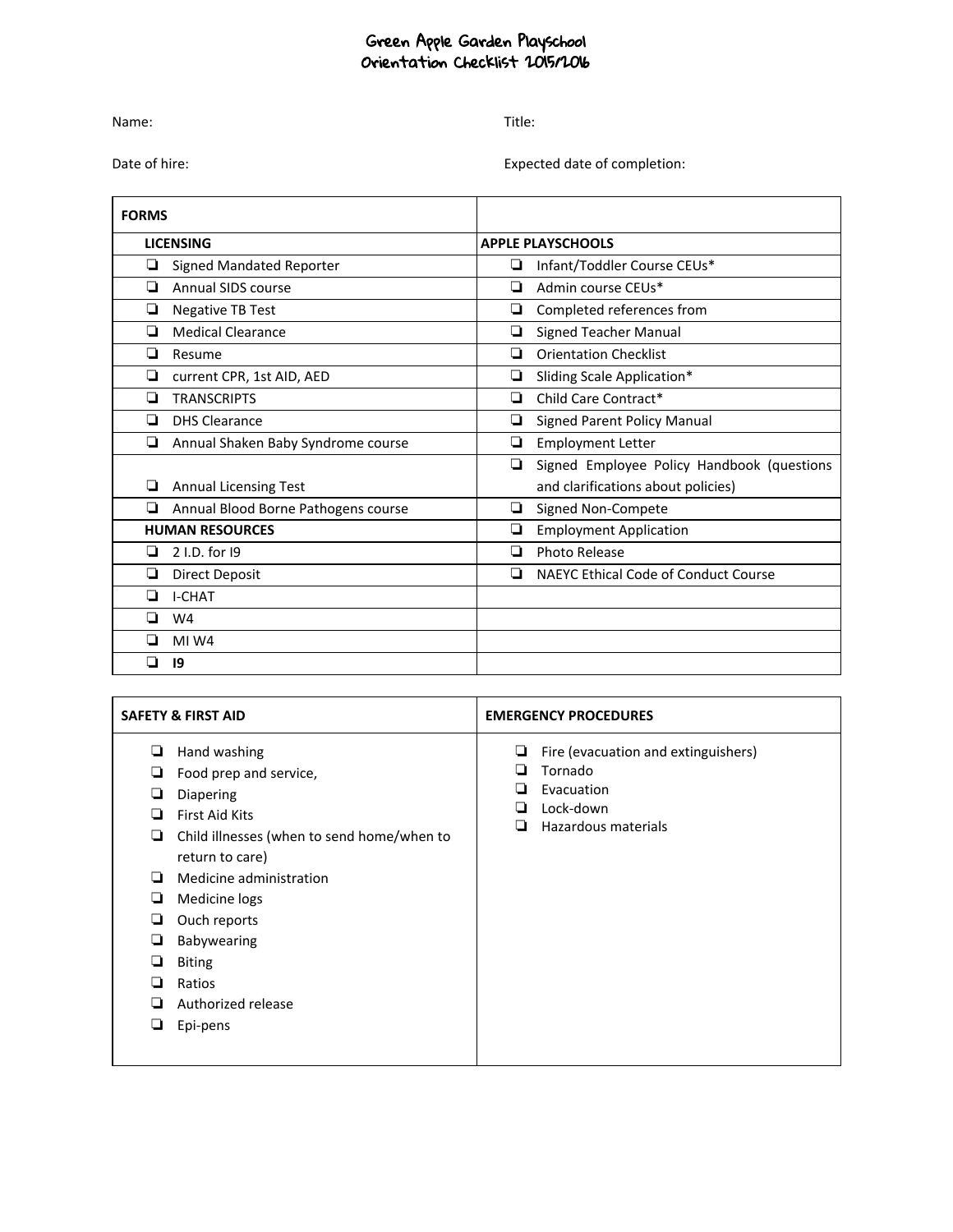

| pple Playschools |  |
|------------------|--|
|------------------|--|

| <b>PHILOSOPHY</b>                               | <b>Guiding questions:</b>                                                                                                                                                                                                                                                                                                                                                                   | <b>Resources:</b>                                                                                                                                                                                                                                                                                                                                                                                             |  |
|-------------------------------------------------|---------------------------------------------------------------------------------------------------------------------------------------------------------------------------------------------------------------------------------------------------------------------------------------------------------------------------------------------------------------------------------------------|---------------------------------------------------------------------------------------------------------------------------------------------------------------------------------------------------------------------------------------------------------------------------------------------------------------------------------------------------------------------------------------------------------------|--|
| <b>Mission and Vision</b>                       | Why is the mission of this<br>program important?<br>How do you relate to the<br>mission and vision?<br>How do you view your role<br>in helping Apple<br>Playschools accomplish its<br>mission and vision?                                                                                                                                                                                   | <b>Teacher Manual</b><br>The Children's School<br>$\overline{\phantom{a}}$                                                                                                                                                                                                                                                                                                                                    |  |
| <b>Green Apple Guiding</b><br><b>Principles</b> | Which guiding principles<br>stick out to you? Why?<br>How do these guiding<br>$\overline{\phantom{0}}$<br>principles differ from your<br>previous experiences<br>working with young<br>children?<br>How do our Guiding<br>Principles relate to NAEYCs<br>"5 Guidelines to Effective<br>Teaching"?<br>What resources will you<br>need to help you in<br>utilizing the guiding<br>principles? | <b>Teacher Manual</b><br>https://www.naeyc.org/da<br>p/5-guidelines-for-effectiv<br>e-teaching                                                                                                                                                                                                                                                                                                                |  |
| Daily Routine*                                  | When do the children<br>learn?<br>What is the purpose of<br>free play?<br>What is the role of the<br>teacher during free play?<br>What are the expectations<br>for teacher-led times of<br>day?                                                                                                                                                                                             | <b>Teacher Manual</b><br><b>NaturePlay Guidelines</b><br><b>High Scope-Large Group</b><br><b>Time</b><br>Homesteading<br>Teacher Tom- Assuming<br>Responsibility                                                                                                                                                                                                                                              |  |
| Intro to Reggio Emilia                          | How do you interpret the<br>"Hundred Languages of<br>Children"?<br>How are children viewed in<br>the Reggio Emilia<br>philosophy?<br>What is the role of a<br>teacher?<br>How can a teacher<br>$\overline{\phantom{0}}$<br>measure their own<br>success?                                                                                                                                    | "The Hundred Languages<br>of Children"<br>"Re-interpreting the<br>Reggio Emilia Approach in<br>the USA"<br><b>Excerpt from "Bambini"</b><br>"Your Image of the Young<br>Child" by Loris Malaguzzi<br>Please find one activity you<br>feel represents the Reggio<br>Emilia philosophy. How do<br>you see the philosophy<br>represented? What could a<br>teacher do to deepen, or<br>scaffold, learning in this |  |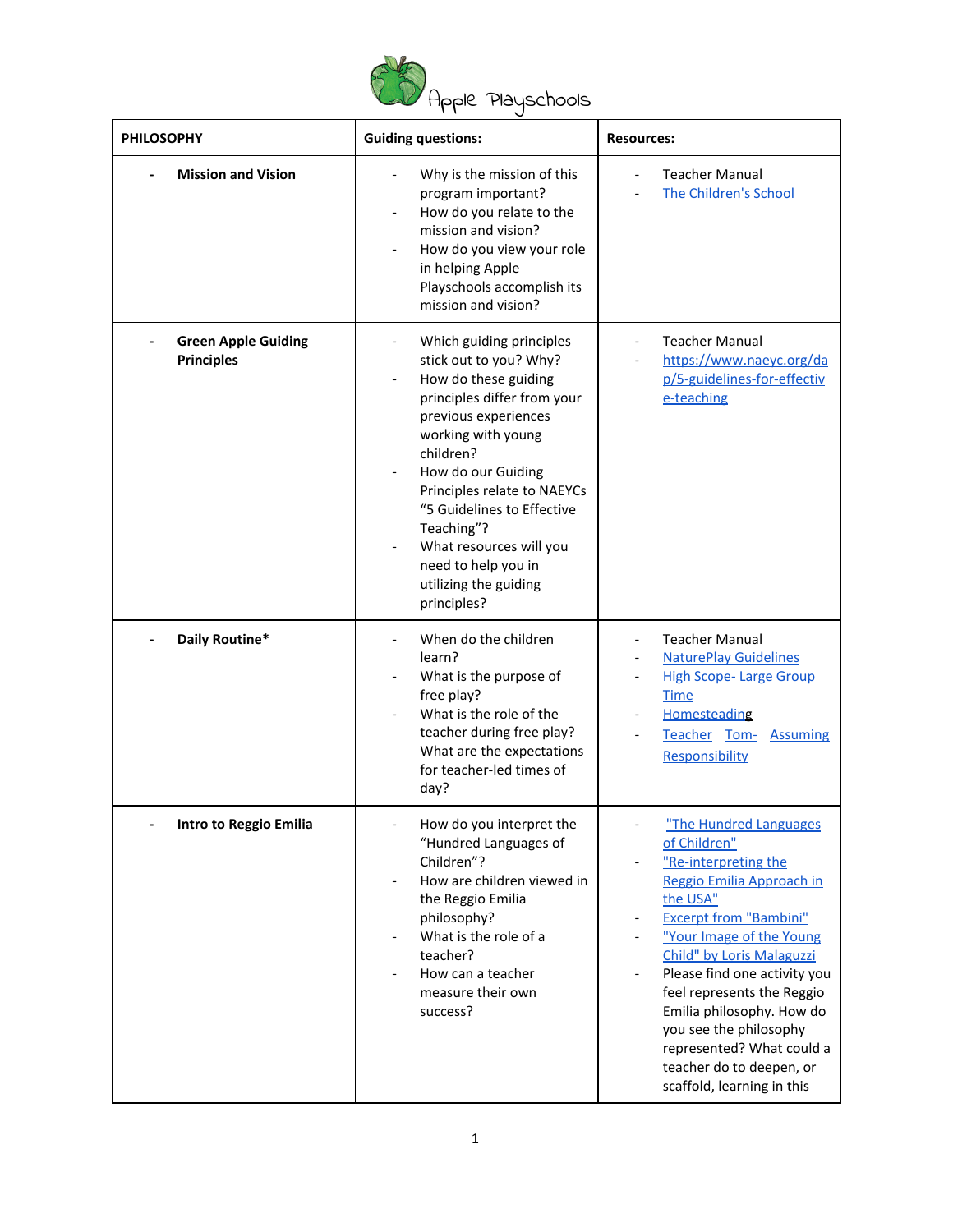

|                                                      |                                                                                                                                                                                                                                                                                                                                                                                                                                                                                                                                                                                                                                              | activity?                                                                                                                                                                                                                                                                                                                                                                                                                                                                                                                                                                                                                                                                                        |
|------------------------------------------------------|----------------------------------------------------------------------------------------------------------------------------------------------------------------------------------------------------------------------------------------------------------------------------------------------------------------------------------------------------------------------------------------------------------------------------------------------------------------------------------------------------------------------------------------------------------------------------------------------------------------------------------------------|--------------------------------------------------------------------------------------------------------------------------------------------------------------------------------------------------------------------------------------------------------------------------------------------------------------------------------------------------------------------------------------------------------------------------------------------------------------------------------------------------------------------------------------------------------------------------------------------------------------------------------------------------------------------------------------------------|
| <b>Play based and Child-led</b><br>Learning          | What is child-led learning?<br>Why is it important for<br>young children?<br>What is the adult's role in<br>this process?<br>Think of a child in your<br>group. What might their<br>learning style be? How<br>could you guide and<br>support their learning in<br>meaningful ways for that<br>child? Be specific.                                                                                                                                                                                                                                                                                                                            | <b>Teacher Tom- Why I Teach</b><br>the Way I Do<br><b>Personality Type</b><br><b>Learning Styles</b>                                                                                                                                                                                                                                                                                                                                                                                                                                                                                                                                                                                             |
| <b>Classroom management</b><br>and positive guidance | How does a teacher<br>involve children in the<br>process of creating rules?<br>In what ways can a teacher<br>determine whether rules<br>need to be amended or<br>clarified?<br>How did your<br>co-teacher(s) mediate child<br>conflict?<br>How were expectations<br>expressed to the children?<br>What songs/methods were<br>used for guiding<br>transitions?<br>What types of descriptive<br>language was used when<br>speaking with children?<br>Please demonstrate an<br>example of<br>age-appropriate conflict<br>resolution.<br>Teacher will be able to use<br>respectful<br>firm<br>and<br>language to redirect a<br>child's behavior. | Dr. Becky Bailey- Seven<br><b>Skills</b><br>Teacher Tom-I'll Be the<br><b>Boss of Me</b><br>"What to do when toddlers<br>bite"<br><b>Four Elements of</b><br>Connection<br>Dr. Becky Bailey-Anger<br>http://www.askdrsears.co<br>$\qquad \qquad -$<br>m/topics/parenting/attach<br>ment-parenting/7-benefits<br>$-ap$<br>http://www.ahaparenting.<br>com/parenting-tools/positi<br>ve-discipline/use-positive-<br>discipline<br>http://www.earlychildhoo<br>dnews.com/earlychildhood<br>/article_view.aspx?Articlel<br>$D = 578$<br><b>Suggested Kaplan courses:</b><br>CCEI 3017: Enriching Language and<br>Problem Solving<br>CCEI 4001: Positive Guidance 1<br>CCEI 4002: Positive Guidance 2 |
| <b>Risk-taking</b>                                   | What is the importance of<br>risk-taking<br>in<br>early<br>childhood?<br>In what ways can teachers<br>help children determine<br>appropriate risk?<br>How can one communicate<br>importance<br>οf<br>the                                                                                                                                                                                                                                                                                                                                                                                                                                     | <b>Teacher Tom- Wrestling</b><br>The Role of Risk                                                                                                                                                                                                                                                                                                                                                                                                                                                                                                                                                                                                                                                |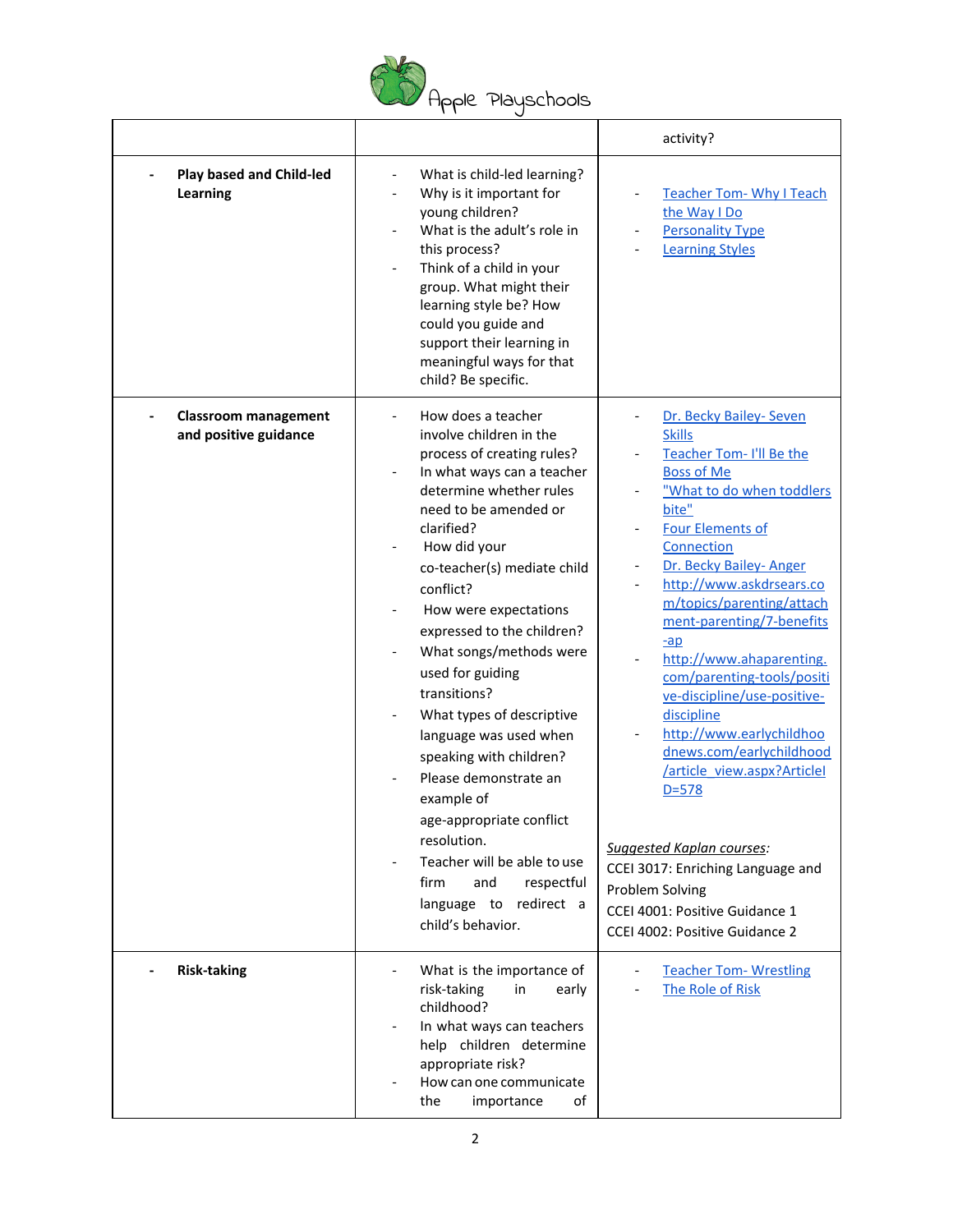

|                                                    | risk-taking to families? |                                                                                                                                                                                                                                                                                                                                                                                                                                                                         |
|----------------------------------------------------|--------------------------|-------------------------------------------------------------------------------------------------------------------------------------------------------------------------------------------------------------------------------------------------------------------------------------------------------------------------------------------------------------------------------------------------------------------------------------------------------------------------|
| <b>Nature based education</b>                      |                          | http://resources.spaces3.c<br>om/91ecfc06-2076-4e26-8<br>80d-2332e87b5caf.pdf<br>http://cedarsongnaturesch<br>ool.org/<br><b>Suggested Kaplan courses:</b><br>CUR 103: Outdoor Learning                                                                                                                                                                                                                                                                                 |
|                                                    |                          | CCEI 110B: Outdoor Safety                                                                                                                                                                                                                                                                                                                                                                                                                                               |
| <b>Anti-Bias and Inclusive</b><br><b>Education</b> | See addendum             | Anti-Bias Addendum                                                                                                                                                                                                                                                                                                                                                                                                                                                      |
|                                                    |                          | <b>Suggested Kaplan courses:</b><br>CCEI 640: Multicultural environment<br>CHD 102: Dual Language Learning in<br>the Early Childhood Environment<br>SOC 103: Gender Bias and<br>Stereotypes<br>SOC 104: Promoting Empathy and<br>Other "Prosocial" Behaviors<br>SPN 100: Inclusive Literacy Lessons<br>SPN 101: Understanding Autism<br>Spectrum Disorders<br>SPN 102: Attention Deficit Disorders<br>SPN 103: Teaching Young Children<br>with Autism Spectrum Disorder |
| Commercialism                                      |                          | <b>NAEYC Media Violence in</b><br><b>Children's Lives</b><br>Commercialism in<br><b>Children's Lives</b>                                                                                                                                                                                                                                                                                                                                                                |
| <b>Building community</b><br>$\overline{a}$        |                          |                                                                                                                                                                                                                                                                                                                                                                                                                                                                         |

| <b>CURRICULUM</b>      |                                                                 |  |
|------------------------|-----------------------------------------------------------------|--|
| <b>Emergent themes</b> | In what ways can a teacher get<br>information from the children |  |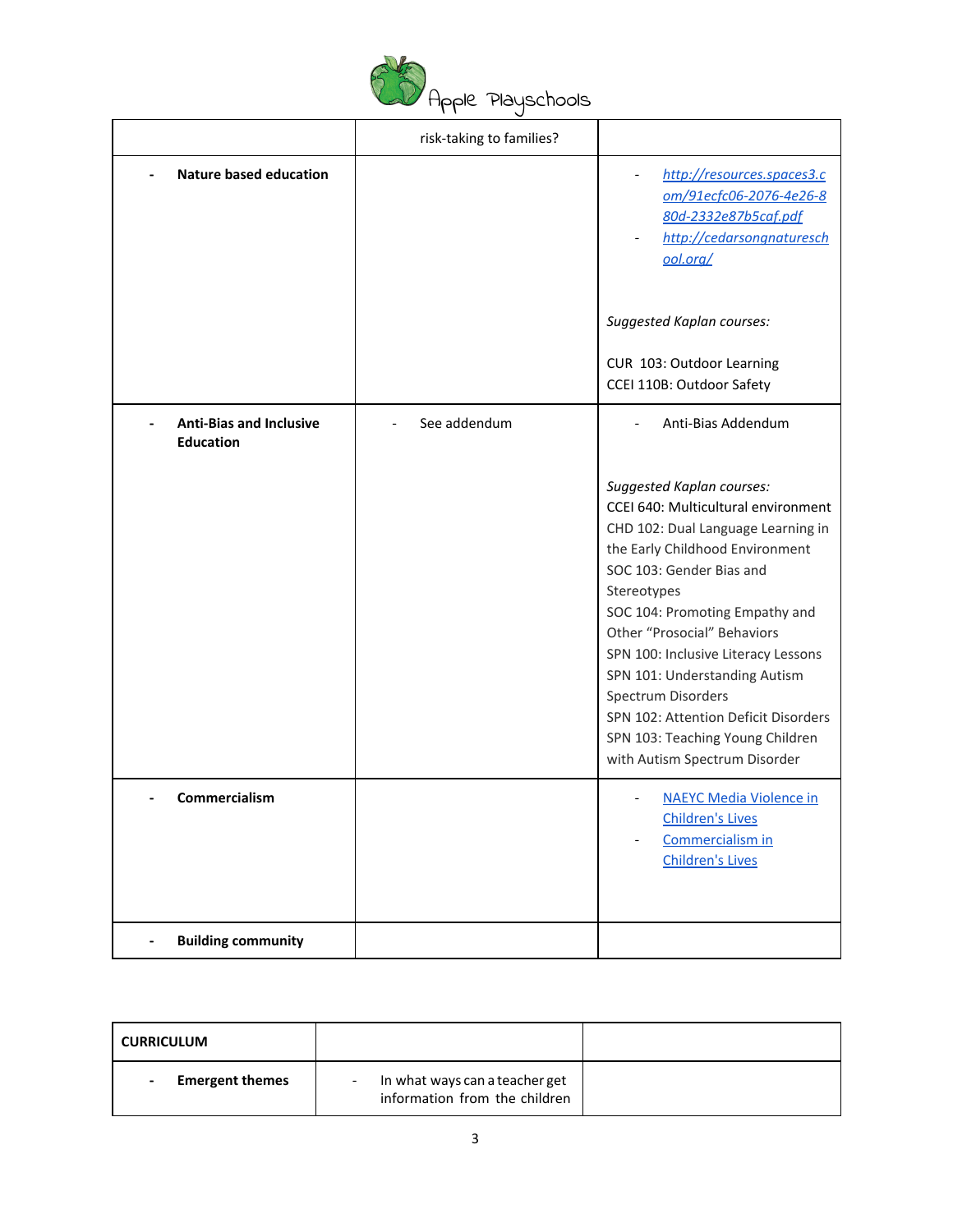

|                          | about their interests?<br>In what ways can a teacher<br>facilitate deep exploration in<br>an emergent theme?                                                                                                                                                                                                                                                                                                                                |                                                                                                                                                                                   |
|--------------------------|---------------------------------------------------------------------------------------------------------------------------------------------------------------------------------------------------------------------------------------------------------------------------------------------------------------------------------------------------------------------------------------------------------------------------------------------|-----------------------------------------------------------------------------------------------------------------------------------------------------------------------------------|
| <b>Lesson planning</b>   | What<br>the<br>major<br>are<br>components of your group's<br>lesson plans?<br>What are practical life skills<br>and how are they embedded in<br>the curriculum?<br>What is open-ended art and<br>why is it important?                                                                                                                                                                                                                       | Suggested Kaplan courses:<br>CUR 104: Toddler Curriculum<br>CCEI 1001: Curriculum                                                                                                 |
| <b>Process art</b>       |                                                                                                                                                                                                                                                                                                                                                                                                                                             | <b>Teacher</b><br>Tom- It's<br><b>Their</b><br><b>Process</b><br><b>Wikipedia- Process Art</b><br><b>Process Art-Fairfax County</b><br>The Joy of Art<br><b>NAEYC Process Art</b> |
| <b>Documentation</b>     | What are some different types<br>of documentation?<br>What are the documentation<br>requirements<br>for<br>each<br>classroom?<br>does<br>How<br>documentation<br>inform<br>curriculum<br>development?<br>What<br>other<br>ways<br>can<br>documentation be used?<br>does<br>teacher's<br>How<br>a<br>documentation<br>get<br>communication with families?<br>How does documentation get<br>communicated in meaningful<br>ways with children? | Documentation: Both Mirror and Light                                                                                                                                              |
| <b>Assessment</b>        | What is the<br>purpose<br>of<br>assessments?<br>How often should they be<br>done?<br>does<br>How<br>teacher<br>a<br>communicate<br>results<br>with<br>families?                                                                                                                                                                                                                                                                             | ASQ<br><b>Suggested Kaplan courses:</b><br>CCEI 1200: Assessment 1<br><b>Terrific Twos</b>                                                                                        |
| <b>The Third Teacher</b> | What is the role of the learning<br>environment in relation to the<br>curriculum?<br>In what ways do the children<br>participate in the creation of,                                                                                                                                                                                                                                                                                        | <b>Green Apple Learning Environment</b><br>Guide<br><b>Suggested Kaplan courses:</b>                                                                                              |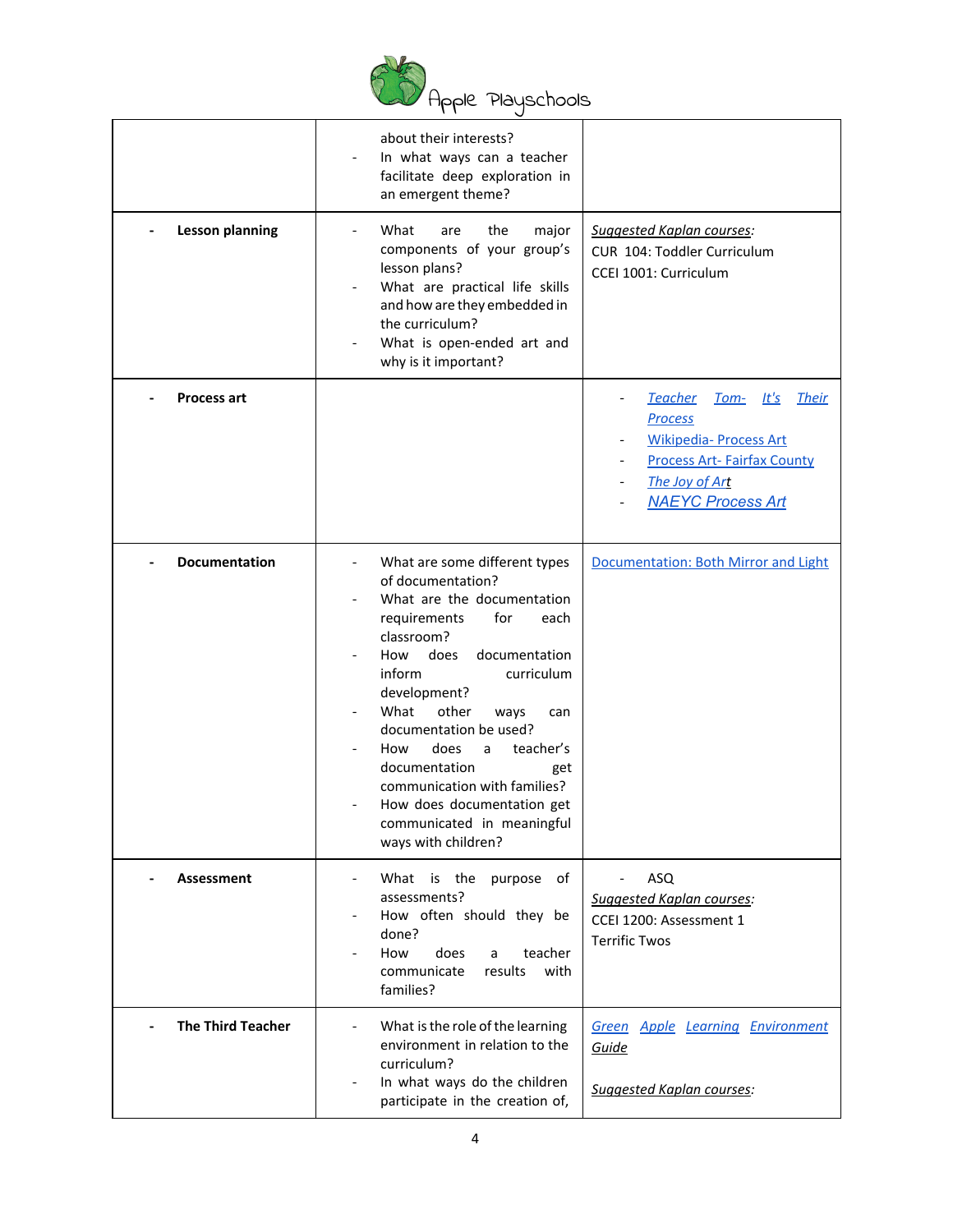

| and care for, the learning<br>environment?<br>How does a teacher adjust the<br>learning<br>environment<br>to<br>facilitate deeper exploration<br>for the children?<br>What are the learning centers | SOC 102 : Managing stress in the<br>classroom<br><b>CCEI</b><br>Developmentally<br>550:<br>appropriate classroom<br><b>CCEI 450A: Launching Learning Centers</b> |
|-----------------------------------------------------------------------------------------------------------------------------------------------------------------------------------------------------|------------------------------------------------------------------------------------------------------------------------------------------------------------------|
| used at Green Apple?                                                                                                                                                                                |                                                                                                                                                                  |

| <b>PARTNERING WITH FAMILIES</b> |                                                                                                                                                                                                                                                                         |                                                   |
|---------------------------------|-------------------------------------------------------------------------------------------------------------------------------------------------------------------------------------------------------------------------------------------------------------------------|---------------------------------------------------|
| <b>Family Engagement</b>        |                                                                                                                                                                                                                                                                         | https://www.naeyc.org/familye<br>ngagement        |
| <b>Daily Communication</b>      | information<br>What<br>is<br>important to share with<br>families at drop-off and<br>pick-up?                                                                                                                                                                            | <b>Teacher Manual</b>                             |
| <b>Tadpoles</b>                 | What information must be<br>$\overline{\phantom{a}}$<br>recorded in Tadpoles?<br>How many pictures are<br>expected for each child<br>daily?                                                                                                                             | <b>Teacher Manual</b>                             |
| <b>Conferences</b>              | When do conferences take<br>place?                                                                                                                                                                                                                                      | ASQ<br>Tadpoles portfolios<br>Conference forms    |
| <b>Portfolios</b>               | children<br>Which<br>require<br>$\overline{\phantom{a}}$<br>portfolios?<br>What information should<br>be included in them?<br>How often should they be<br>$\overline{\phantom{a}}$<br>updated?<br>When should they be given<br>$\overline{\phantom{a}}$<br>to families? | <b>Teacher Manual</b><br>$\overline{\phantom{0}}$ |
| <b>Special events</b>           | What is the importance of<br>$\overline{\phantom{a}}$<br>including families in the<br>learning environment?                                                                                                                                                             | <b>Engaging Families</b>                          |

| <b>CAREER SUSTAINABILITY</b>    |  |                                                        |      |  |
|---------------------------------|--|--------------------------------------------------------|------|--|
| <b>Professional Development</b> |  | One on One Packets<br>Professional Development<br>Plan |      |  |
|                                 |  | Conversation                                           | With |  |